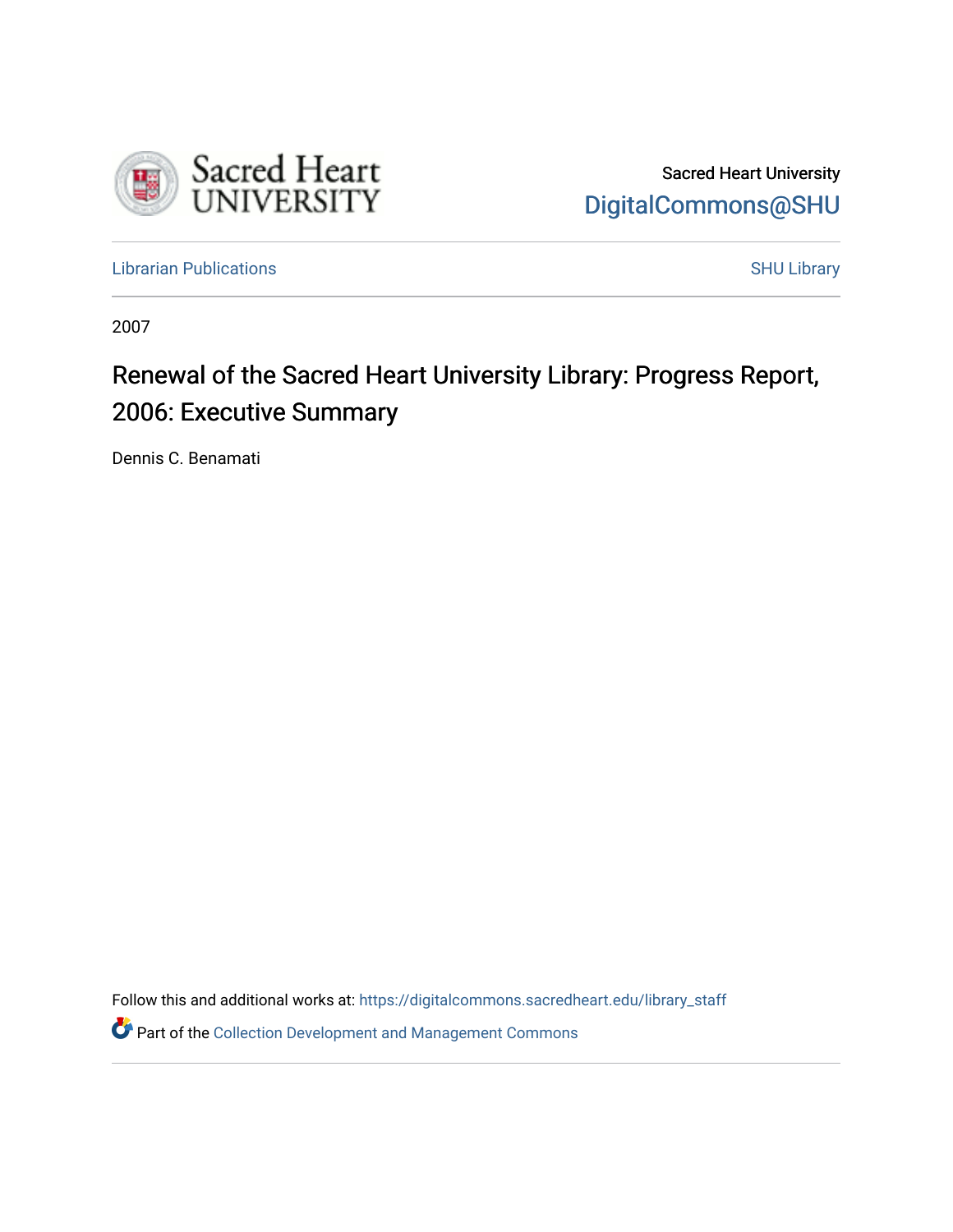

## **Renewal of the Sacred Heart University library —^Progress Report, 2006— Executive Summary**

In early 2003, I presented the Provost's Council and the President's Cabinet with a plan for the renewal of the University Library. In October, 2003, I provided the students, faculty and staff with a document that made public our plan to revive library organixation, infrastmcture, collections and services.

As calendar year 2006 has come to a close, so has the fourth year of the plan. Now that the fifth year is beginning, it seems appropriate that I report on our progress.

It is important to note that at the same time I offered the five-year plan to the Council and the Cabinet, I also proposed a ten-year plan of development based on a model that offered a new role for "library" at Sacred Heart University. As the five year-plan progressed, and as opportunities for development of the ten-year plan presented themselves, we made strategic decisions to capitali2e on those opportunities to move forward.

Generally speaking, progress on the funding, service and infrastructure goals of the first five years has been excellent and on-target. Organizational and staffing goals have exceeded the five-year plan and, as I mentioned in the previous paragraph, some goals of the ten-year plan are already a reality. That is not to say that there haven't been some disappointments. Progress on marketing and fund raising in particular has been slow. I am hopeful that 2007, the fifth year, will bring success on these elements as well.

Regarding points of comparison, the Academic Library Survey (ALS) provides us with the ability to compare ourselves against specific libraries on some statistical factors, and against all Carnegie Comprehensive I and II libraries on others. In 2005, we were invited to join the Affinity Group, comprised of libraries supporting colleges and universities similar in mission and size to SHU. It includes most of the instimtions against which we compare ourselves. While statistics from the ALS are compiled biennially and take another year or more to be released. Affinity Group statistics are compiled annually and are reported for comparison purposes within a few months of being collected. Wherever possible, I will make comparisons to Affinity Group statistics.

There are many people inside and outside the Library organization to thank for our successes. The Library staff has been a force for change. The Faculty and the Provost's Council have been extraordinarily supportive. The University Administration has been true to its word.

What follows is the text of the Executive Summary of the plan (indented and 10-point type). For the sake of brevity in this summary, I have abridged the text further. My report on each of the points of the five year plan is distinguishable as un-indented, 11-point type.

#### **Introduction.**

(2003) The need for a renewal of Sacred Heart University's Library was illustrated by an assessment of library operations made over the last year. The assessment took the form of "soft" research---interviews, observations, anecdotal evidence—and "hard" research—comparison of library statistics with those of like institutions. (See for example, National Center for Education Statistics, Status of Academic Libraries in the United States, 2001 Survey Report, (Academic Li*brary Survey* or *A.L.S.*)) Our research pointed out six major areas of concern.

Library organization. Library collections. Library services and infrastructure. Public relations. Budget and stewardship, and Preparing for the future.

This-document is not organized along these lines per se, but each of them is covered here and each of them in one way or another impacts on the others.

### **Funding Objective.**

(2003) Over the twenty-two year period from 1974 to 1996, the percentage of total institutional education and general (E&G) expenditures spent by academic libraries nationwide declined from 3.9% in 1974 to 2.8 in 1996. Be that as it may, the challenge for Sacred Heart University is greater still. For Fiscal Year 2003, the Library was funded at 1.8% of the E&G, placing the Library in the lower quartile of Master's I and II institutions as reported in the 2001 *Academic Library Survey* [and the 4<sup>th</sup> quartile of Affinity Group statistics].

The University's five-year budget model includes allocations to increase funding of the Ryan<sup>n</sup> Matura Library to 3.0% of the University E&G by Academic Year 2007. The first of these increases were passed on to the Library in FY 2004 in the form of a \$230,000.00 addition. The modeled additions to the Library budget are cause for great hope. This is the resource we need. There will be a difference . .. and this is how it will happen.

FY2003, Library's share of the E&G budget is 1.8%. FY2007, Library's share is just under 2.7%. Our goal is 3.0%.

Since AY2002, budget has increased from \$1.1 to nearly \$2 million.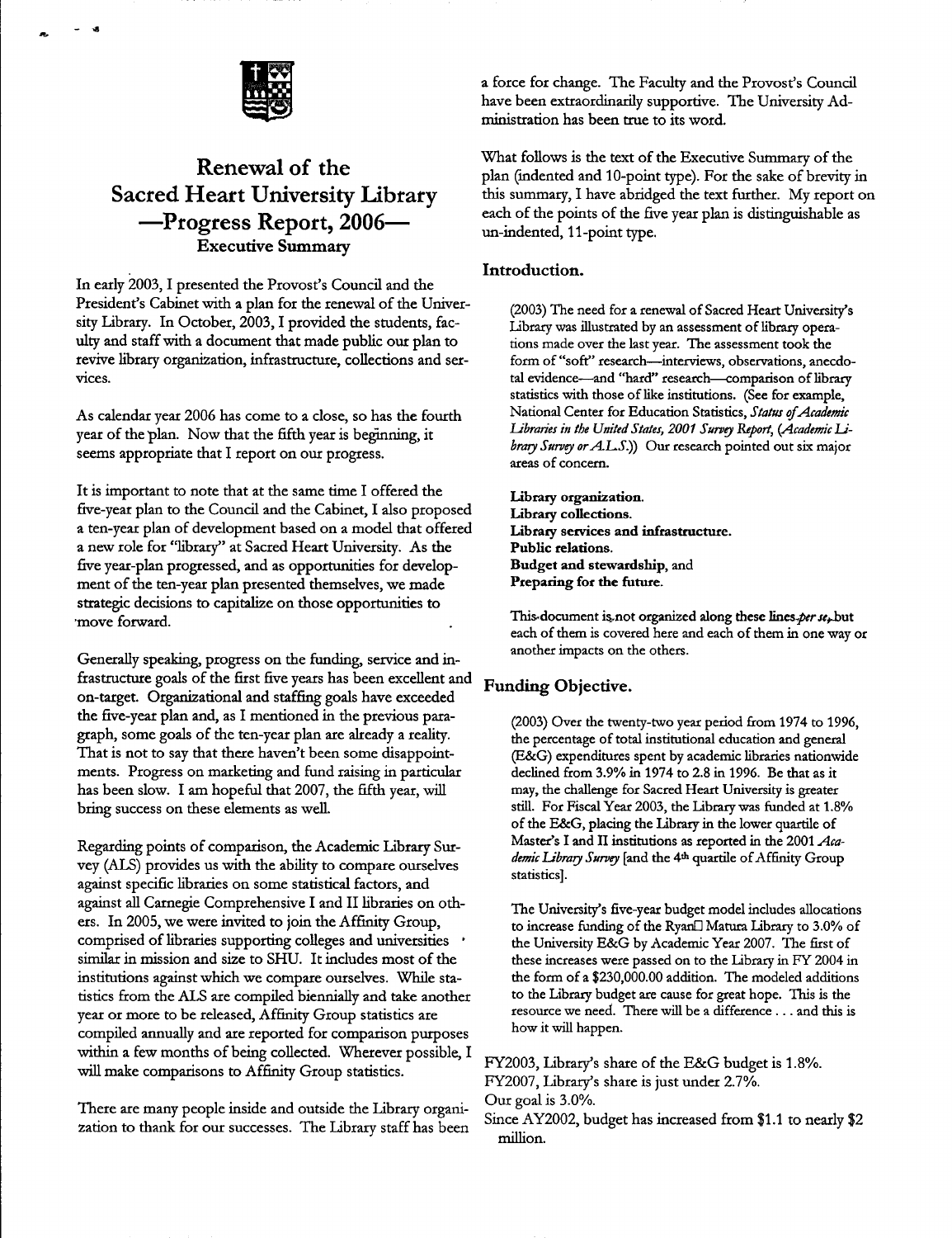These additions to the Library budget, as I said in 2003, " $\dots$ are cause for great hope. While these allocations will not bring about an immediate tum-around in the Library, it is a clear statement by the University that 'Library matters' and that, for the 21<sup>st</sup> century, there will be a resurgence of information services at Sacred Heart University." This is the resource we need. There has been <sup>a</sup> difference ... and this is what and how we did it.

#### **Organization.**

 $\omega_{\rm c}$  ,  $\omega_{\rm c}$ - 3

> (2003) The Library needs to be organized to accomplish a plan to renew its collections, develop its services, advance itself as a center of learning, and to prepare for a new future.

January 2003, Library reorganized into four functional departments: Administrative Services, Public Services, Technical Services and Automation Services

This organizational structure was maintained through AY06. July 2006, Library reorganized again: Four of the six major units of the ten-year plan established; University Librarian responsible for fund raising, marketing, strategic planning, planning new library, building operations, and functions important to the continued development of library and

learning resources; Leadership team established from across library and learning resources.

#### **Staffing and StaffDevelopment.**

(2003) This plan sets out a series of staffing decisions and actions that will re-tool and re-focus the existing staffand assist in selecting new staff, to participate to the greatest degree in teaching, and learning, and the intellectual life of the University.

- Staffhas grown from 2002 to July 2006: Professional staff from 6.5 full time equivalent (fte) to 13.25 fte, includes 3 fte professionals in positions that do not require the MLS; The clerical staff from 8 to 9.5 fte; Fall 2002, better use made of full-time staff by extending reference desk coverage with part-time staff on Sundays and weekdays from 6:00 pm to 11:00 pm.
- Improved academic profile of professional librarians: July 2002, one librarian possessed a subject master's degree; July 2006, additional academic credentials include, in addition to the MLS: 7 subject master's degrees (6 in addition to the MLS); 2 Ph.D.'s (1 in addition to the MLS); <sup>1</sup> professional certification equal to a second master's degree; Two professional staff enrolled in master's programs.
- Professional staff development: FY2003, most development took the form of attendance at state-wide meetings; Since FY2005, development of the professional staff includes: Educause, Computers in Libraries, Buying and Selling e-Content, Innovative Interfaces Users' Group, North East Regional Computing Program (NERCOMP), World Criminal Justice Library Network (WCJLN), Association of College and Research Libraries (ACRL),

American Library Association (ALA), New England Library Instruction Group (NELIG), Academic Libraries Advancement and Development Network (ALADN), and other regional, national and international organizations and conferences.

Service to the profession and to professional organizations: Staff member, former President of Connecticut Association of Health Science Libraries; Two staff appointments to ACRL Committees; Staff member referee for a major library publication*—ResourvesforCollege Libraries;* Staff member holds position of *Rapporteur* for an international library organization; Paper presented at NELIG conference; Four abstracts submitted, 2 accepted for presentation at NERCOMP, 2007; Successful grant applications to the ALA and the National Science Foundation, and a third pending; One abstract submitted for presentation at ACRL New England Chapter conference; One scholarship application submitted to attend the ACRL National Conference.

#### **Collections.**

(2003) Attention will be paid to an array of issues, including: improving access to the materials we already own, securing the collections, budget and budget allocation, a collection development organization, a collection development policy, surveying the collections, cultivating the collections, and of course, in the digital age, the development of digital collections.

#### Improving access to the existing collection—^the catalog

- Since December 2002, cataloging practices standardized.
- Fall 2005, the Library inventory project begins: Catalog purged of 3,457 missing titles; Access to 12,579 titles improved by correcting catalog records; Approx. 800 'missing' titles found to be incorrectly shelved.
- FY2006, shelf maintenance organization established to: Continuously read shelves; Monitor the quality of the shelving process; Continuously inventory the collection.
- FY2006,14,000 cataloging records for online full-text periodicals added to catalog—provides linked records in our catalog for online journals, just as if they were print titles on our shelves.
- **Results: Catalog is as accurate as that of any academic library; A more accurate picture ofwhat we own; Reduced frustration looking for items on the shelf.**

#### Improving access—other efforts

- FY2005, the Library subscribed to *SerialsSolutionf* "A to Z List"-lists in one alphabet, all full-text journal titles accessed from several vendors.
- Interlibrary Loan: Added access to DocLine, expediting requests for medical literature; "Mean ratio of items loaned to items borrowed" rises from .3 annually in 2001 to .54 annually by 2006.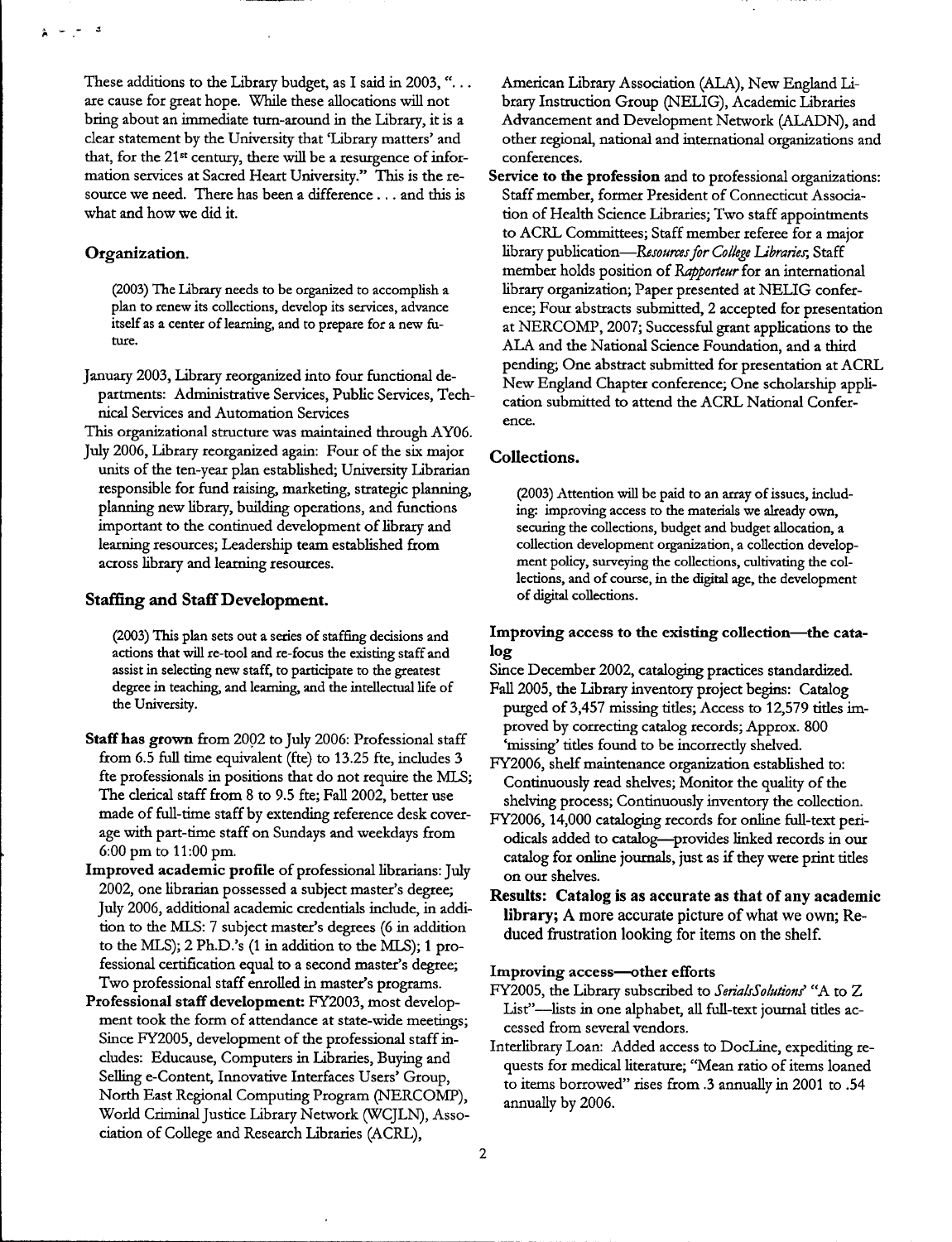#### **Securing the collections**

- FY2003 library security devices were upgraded. Doors are video monitored.
- FY2003 circulation policies were standardized and overdue and lost book processes were coordinated with the Bursar's Office.

#### **Budget**

 $\sim$   $\lambda$ 

- FY2005, departmental allocations recalculated to account for multiple factors.
- FY2003 to FY2007, the acquisitions budget doubled.
- **Result: acquisitions budget rose from the fourth to the third quartile among Affinity Group Members.**

#### **Collection development organization/cultivating the collection**

- 2003, Collection Development Librarian hired.
- 2004, Core Periodicals Project began.
- 2005, the Reference Collection inventoried, updated and provided with a budget
- 2005, plan submitted to retrospectively build the collection ("RAM Project").
- 2006, Core Periodicals Project completed.
- AY2006, 317,208 queries made during 132,967 sessions on research databases.
- July 2006, by adding subject expertise to the staffing plan, reorganization sets the stage for more in-depth development of the collection.
- Operational Plan <sup>2007</sup> directs Collection Development librarian to survey the collection and plan specifics to accomplishing the RAM Project over coming years.
- FY2007, Library subscribes to a total 66 online databases.

#### **Reference Services/Information Access.**

(2003) Reference is traditionally the mainstay of library service anywhere. We will need to style our offerings to the information-seeking behavior of our students as well as provide them with first-class traditional services.

Assessment; Library web site; Library guides, pathfinders, informational brochures; Improving service to part-time and distance education students; Improving service to the faculty; Provide support for other programs on campus; Expanded liaison program are all major goals.

In recent years, we altered our focus on statistics-gathering with the assertion that Library statistics can also be a measure of the performance of our academic programs.

**Assessment.** AY2003, library committee on statistics established,

- AY2003, categories of statistics kept are reconsidered 2003, Counters added to key Library web pages. From
- AY2003 to July 2006, access to the site increased from 25,529 to just over 56,000 hits. For several reasons, these figures only indicate trends.

2003, internal definitions of statistics and how computed brought in conformity with those of the ALA and US-DoE.

2004, fine-tuned reference statistics to determine number of queries asked by academic discipline. Used to complete the library's portion of externally mandated self-studies.

2004, head count statistics kept in addition to gate count statistics. The former is an indicator of how long patrons remain in the Library.

AY2005, Library joins the Affinity Group.

- AY2007, committee renamed to Assessment and Performance Committee. Committee given new charge to reconsider reference data elements, and expanded to include gathering other useful data.
- Operational Plan, 2007 directs Committee to identify a set of statistics to be provided to the academic departments that will assist them in understanding how their respective students use the library and its resources. The Committee is also considering additional means of information gathering such as point-of-contact surveys, online surveys and focus groups.

The following statistics illustrate how use of the Library has changed from 2003 to 2006. Although 'gate count' has increased slightly, the change in on-site use of library resources is significant.

> **Statistical comparison, Nov/Dec 2003 with Nov/Dcc 2006** (Nov. & Dec. are busiest months)

Gate count up 5.99% Number of reference queries up 51.54% Circulation transactions up 19.09%

2007 Operational Plan directs a committee to complete redesign of web site and web-based catalog: Add catalog search box on the home page; Recommend the addition of *Web-Bridge* (real-time linkage from citations to full-text articles) and/or *ResourcePro* (federated searching) search services.

#### **Library Guides, Pathfinders, Brochures.**

AY2006, Library's three-fold brochure redesigned. AY2005, faculty manual of services compiled. Research Guides and Pathfinders written or rewritten: Doing Business Research, 2004 (DVD); AMA Style Guide, 2004 (Print); Chicago Style Guide, 2004 (Print); MLA Style Guide, 2005 (Print); Subject Guide for History, 2005 (Online); Subject Guide for Political Science, 2005 (Online); Subject Guide for Psychology, 2005 (Online); Subject Guide for Sociology, 2005 (Online); Subject Guide for Social Work, 2005 (Online); Subject Guide for Criminal Justice, 2005 (Online); Pathfinder on the Electoral College, 2005 (Print); APA Style Guide, 2006 (Print); Guide to Basic Company Research, 2006 (Print); Pathfinder on Political Theorists, 2006 (Print); Tutorial for doing company re-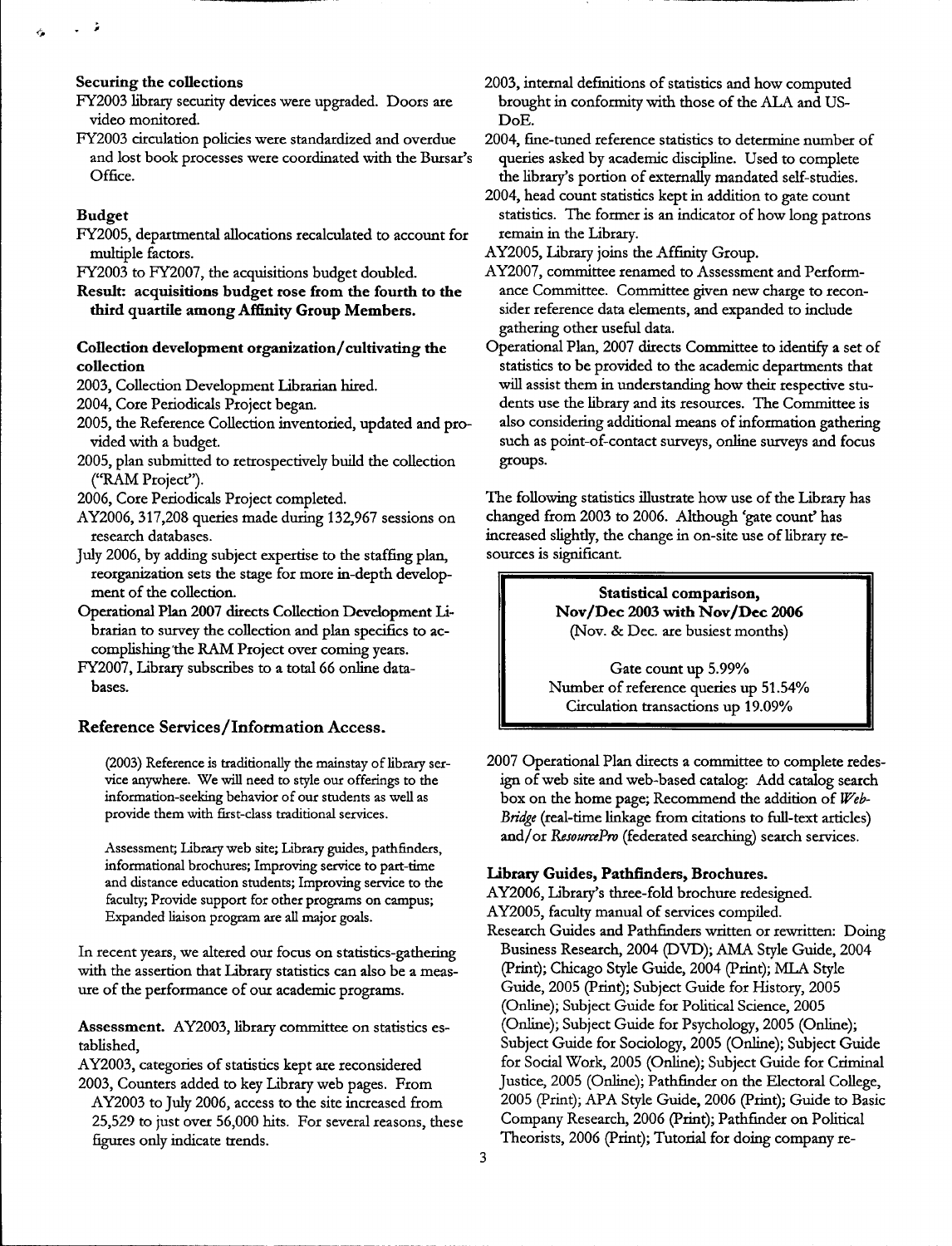search on ABI/Inform and NetAdvantage, 2006 (Online) Service to Part-time and Distant Students.

Since FY2004, a number of visits to the off-site locations.

2004, Luxembourg campus visited.

- Visits provided instruction as requested by faculty and publicized the Library's collection of research databases.
- 2004, the Library staff teams with Media Studies and Digital Culture to film video on business research: Video distributed to the College of Business and Luxembourg campus; Video technology used to create online tutorial for doing company research on *ABIlInform* and *NetAdvantage.*

Service to Faculty. Building a collegial relationship with the faculty is perhaps the best way to market the Library's resources to the student body. These relationships are built upon trust in the abilities of the Library staff and a sense of being served.

- FY2003, DocLine Interlibrary Loan System, cutting the turnaround time on ILL requests on some items by  $\frac{1}{2}$ .
- FY2004, the University Library covers the cost of borrowing privileges at the Yale University Library for faculty on sabbatical.
- FY2005, the Library began to facilitate the faculty's use of Blackboard by offering to migrate their e-reserves from the Innovative Interfaces System to Blackboard.
- Fall 2005, the Library provides more in-depth orientation to new faculty.
- Programs. The University Librarian worked with individual members of the faculty on three grant proposals (one, still pending) resulted in the presentation of academicallyoriented programs: The Research Revolution (NSF) and the Isaac Singer Centennial Program (ALA).
- Faculty input in library and learning resources is regularly sought. Faculty have been invited to participate in the following: Strategic Planning Committee; Instructional Technology Advisory Committee; Digital Learning Advisory Council; Library/Faculty Liaison Program; Search Committees to fill professional positions
- Support for Other Campus Programs. 2005, cataloged Park Ave. House Collection
- Contributions to University-wide/Division-wide/Collegewide Committees: Governance Committee; Faculty Athletic Committee; Ten-year Anniversary of the CEHP; University NEASC Committee

Expanded Liaison Program. Under the new organization, we are already seeing indications of librarians' and the faculty's willingness to expand the scope of the liaisons beyond collection development. Most notable of these indications are: The History Department's proposal to require an information literacy in history course.; increases in the number of requests for library instruction sessions; increased communication between faculty and librarians in relation to the curricular, research and topical needs of the faculty and their students.; an increasing number of consultations between department chairs and librarians related to new and expanding programs.; increased involvement of library staff in accreditation/self study of academic programs, e.g. AACSB and State licensure of MACJ.; involvement of library staff in identifying resources needed to support the new core curriculum.

#### **Library Space.**

(2003) Library space is a looming issue. Study space, stack space and staffspace are all at a premium. The Library Administration has already taken steps to renovate and improve under-utilized space in the Library. There remain only a few more things that can be done.

Shifted the collection to accommodate varying levels of acquisition by subject; added more casual seating for students; relocated staff; converted some public space (6 carrell seats) on the third floor to create two staff offices; addition of a staff desk to the "Reference Office" to raise the number of occupants from 3 to 4.

Additions to staff anticipated in FY2008 will require us to convert more public spaces to staff offices.

#### **Information Literacy & User Education.**

(2003) The current state of user education at the Library can be considered "basic" by contemporary standards. This plan proposes the following actions: Hire a trained and experienced Instructional Services librarian. Develop and execute a comprehensive Bibliographic Instruction/ Information Literacy program. Develop an Information Literacy curriculum. Promote the concept of information literacy as a core competency.

August 2004, Instructional Services Librarian hired.

- From 2004 to 2006,15 library guides, pathfinders and style guides compiled and/or up-dated in print, online and video;
- Formal and informal orientation sessions conducted for staff and faculty;
- Off-campus sites were visited: Stamford (Annually), Derby (Annually), Lisbon (FY2004), Luxembourg (FY2004);
- 74 instructional sessions reported on ALS in AY2003,171 in AY2006.University Librarian speaks with parents about information literacy in formal sessions of spring orientation commencing 2004.
- Librarians make presentations to students during spring orientation.
- Fall 2004, Information Literacy 101 piloted beginning with four sections: Fall 2005,10 credit-bearing sections taught
- Fall 2006, IL101 is part of the core effective fall 2007.
- Fall 2006, Instructional Services Librarian begins to adapt the course to maximize instruction and minimize staffing requirements.
- Fall 2006, online version of IL101 in development.
- Spring 2006, IL299, Information Literacy in History, is developed.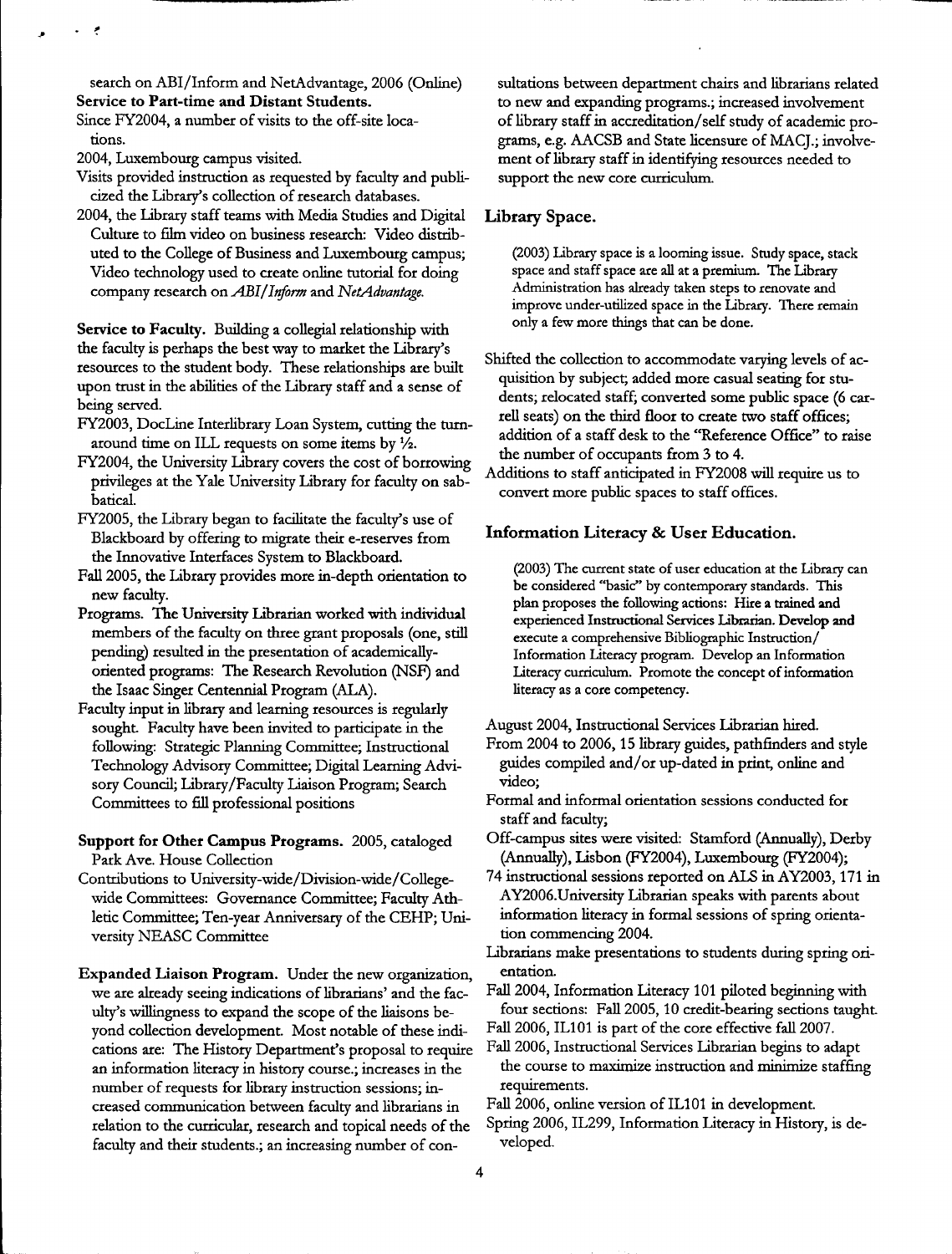Ongoing discussions have taken place regarding different approaches to providing advanced, subject-specific information literacy instruction with various departments.

#### **Instructional Technology.**

k **J»,**

(2003) The assignment of responsibility over instructional technology to the University Library is a new development and a departure from the traditional view of the library's academic domain. Its placement within the University Library acknowledges the relationship that both have to instmctional content, and their respective relationship with Academic Affairs. It is a first step in recognizing a new role for the academic library.

Organizationally, the Director of Instructional Technology will report to the University Librarian, but draw most of his/her guidance from the Academic Affairs Division, specifically from the Deans and Chairs, and the demands of the academic programs. An Instmctional Technology Committee will be drawn from the University Faculty to act in an advisory capacity to the Director.

- July 2005, Director of Instructional Technology (DIT) comes aboard and Office of Instructional Technology (OIT) created.
- Instmctional Technology Lab outfitted and opened in L202.
- OIT organizes and presents fall 2005 Faculty Instimte. Spring 2006, GIS workshop provided to 12 faculty.
- Spring 2006, responsibility for support of online learning moved-toDIT
- Spring 2006, Instmctional Technology Advisory Council formed and comprised of four faculty, one librarian and the Director of Academic Computing.
- Spring 2006, Digital Learning Taskforce formed to support online learning, comprised of five faculty, Dean of University College, Associate Registrar and Manager of Administrative Information Technology.
- Summer 2006, OIT shares responsibility for Innovative Teaching Coalition (ITC) Summer Workshop.
- Summer 2006, two part-time Digital Learning Support Technicians hired.
- Fall 2006 Online Teacher Certification Program developed, 11 faculty participants.
- AY2007, ITC Brown Bag workshops continue the summer workshop.
- AY2007, Ten OIT programs offered in 30 individual sessions.

#### **Library Technology.**

(2003) The Library and library services that we envision require a technology rich environment. Many, if not all, of the Twenty-First Century services that we will be offering require the use of technology.

FY2003, created the position of Head of Automation. welcoming. PY2003, created III Committee to manage the III System. FY2004, converted e-reserved documents from TIFF to

PDF images.

- FY2005, created the position of Digital Library/Multimedia Specialist
- FY2005, experimented with diversifying document formats for e-reserves.
- FY2005, began encouraging faculty to migrate their ereserves to Blackboard and continued to scan reserves for use in their Blackboard courses.
- FY2006, Director of Instructional Technology hired, Instmctional Technology Lab established.
- FY2006, Up-grade of III server.
- FY2006, Broadened the focus of the III Committee to include all library technology and renamed it as the Online Library Systems Committee.
- FY2006, With the Office of Instructional Technology, metadata elements developed for use with the Blackboard Content Management System.
- July 2006, reorganization transforms Automation Librarian to Head of Digital Library Development and Library Systems and charged to work closely with the Office of Instmctional Technology.
- Operational Plan 2007 includes goals for the reconfiguration of the Library's website and online public access catalog and make recommendation on *WebBridge* & *ResearvhPrv.*

#### **Making the Library a Welcoming Place.**

(2003) InJanuary 2002, the Library was not a welcoming place for research or study. The Library will continue to make improvements to the furnishings as needed.

- Small physical changes made in an effort to capitalize on earlier successes—additional lounge seating, electrical outlets for laptops, etc.
- Making the Library a welcoming place includes more than making the physical surroundings comfortable: New approach to customer service at the circulation desk—^may have contributed to 20% rise in circulation statistics; Librarians' greater presence in the classroom—^may have contributed to 51% increase in the use of reference services since 2003; Increasing contact with the faculty—may have resulted in more collegial consultations; There is also anecdotal evidence that faculty are increasingly inclined to send students to speak to specific members of the library staff about their research needs; Finally, head-count statistics, when contrasted with gate-counts, would indicate that although traffic in and out of the building has had modest increases, students and faculty are remaining in the building for longer periods of time. This interpretation is further supported by the increases in reference and circulation statistics.
- All of this would indicate that those who use the Library, those who have entered the Library Building, find it more

**/**